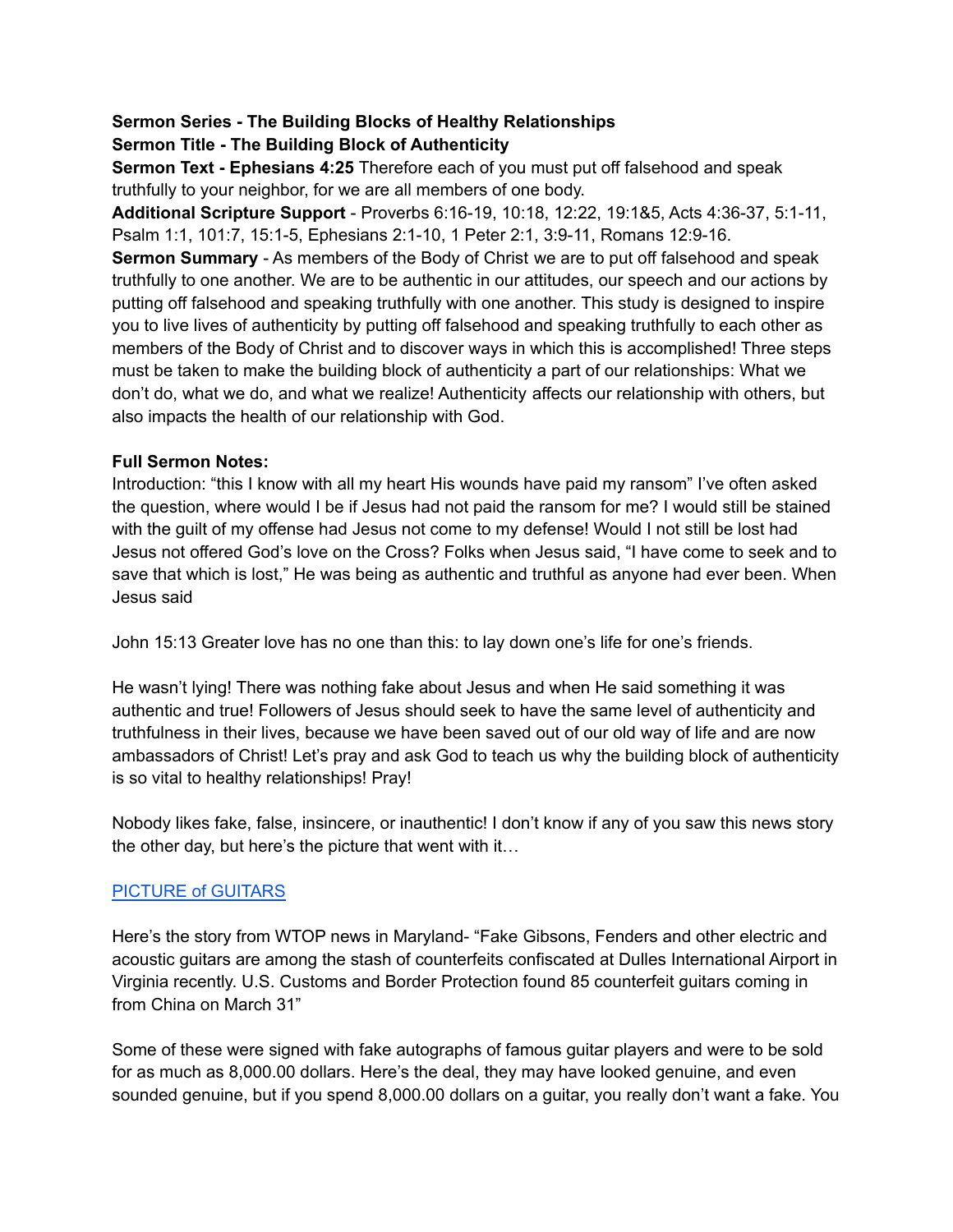want authentic! And that's with a guitar. Is it not exponentially more important for our relationships to be authentic? I think so. Our text today is Ephesians 4:25. Let's read it…

Ephesians 4:25 Therefore each of you must put off falsehood and speak truthfully to your neighbor, for we are all members of one body.

Our text has to do with authenticity in our relationships! Paul had already talked about speaking the truth in love, but the building block of authenticity and truthfulness is so important he reiterates this concept. Today we're going to see how we should also be very authentic and honest when we speak to others. You might be speaking in love to someone if you tell them the song they just sang was amazing, but you might not be speaking the truth. It's nice that you didn't want to hurt their feelings, but you may have encouraged them to pursue something they're not good at and at some point they're going to discover the truth and that could hurt even more. And then there's some who don't care about how what they say, or the way they say it, could hurt another person. Their attitude is: "Well, I'm just brutally honest!" To which I would reply, "Well, there are ways to be authentic and truthful without being brutal with your honesty!" Let's look at the steps we must take in order to make the building block of authenticity a part of all our relationships so they can be healthy, and let's remember this is extremely important for the family of God, The Body of Christ!

## **Step #1 - Put off Falsehood!**

Ephesians 4:25 Therefore each of you must put off falsehood

The first step in authenticity is what we don't do! There needs to be genuineness, sincerity, and transparency in a Christian's relationships if they are to be healthy, and that can only happen if we don't do certain things! Falsehood, deception, and subterfuge should never be a part of our relationships! If you're unfamiliar with the word subterfuge, according to the Webster Dictionary...

"Subterfuge suggests the adoption of a scheme or the telling of a lie in order to escape guilt or to gain an end."

In other words, plotting to use falsehood or lies for personal gain! The writer of Proverbs gives us some of the most powerful insight on why we are to take off falsehood. Proverbs is a powerful book on human relationships. For many years, I read the chapter of Proverbs that corresponds with the day's date. There are 31 Chapters of Proverbs. I can't tell you how insightful it has been for my relationship with the Lord and with my fellowman! In Chapter 6 he talks about seven things the Lord hates and 3 of the 7 have to do with falsehood and the other 4 are things that come out of falsehood. Listen...

Proverbs 6:16 There are six things the LORD hates, seven that are detestable to him: Proverbs 6:17 haughty eyes, a lying tongue, hands that shed innocent blood, Proverbs 6:18 a heart that devises wicked schemes, feet that are quick to rush into evil,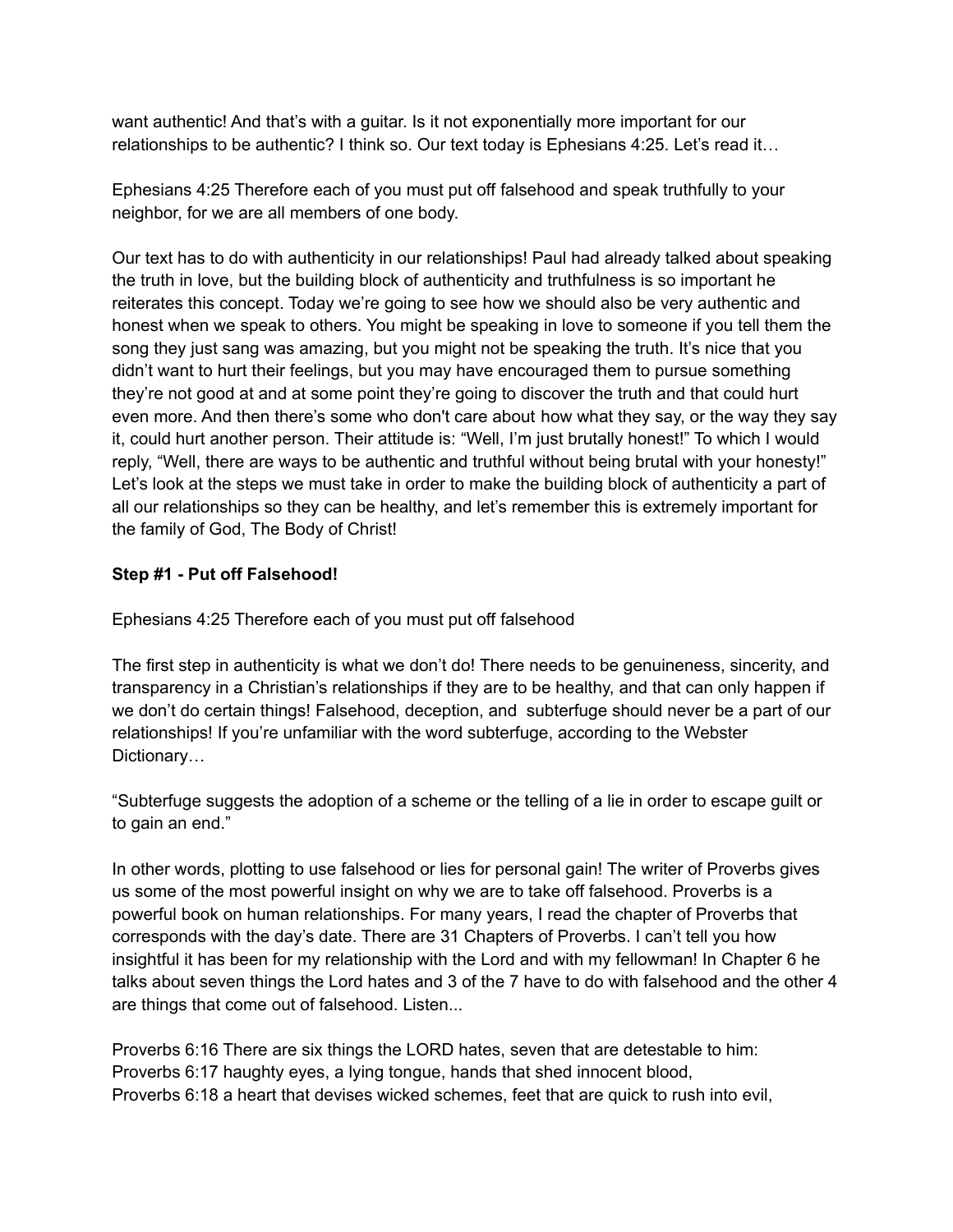Proverbs 6:19 a false witness who pours out lies and a person who stirs up conflict in the community.

Listen to these other examples concerning falsehood from the writer of Proverbs…

Proverbs 10:18 Whoever conceals hatred with lying lips and spreads slander is a fool. Proverbs 12:22 The LORD detests lying lips, but he delights in people who are trustworthy. Proverbs 19:1 Better the poor whose walk is blameless than a fool whose lips are perverse. Proverbs 19:5 A false witness will not go unpunished, and whoever pours out lies will not go free.

Proverbs 26:28 A lying tongue hates those it hurts, and a flattering mouth works ruin.

One of the readings for this week concerns an incident that happened in the book of Acts. It is perhaps one of the most difficult passages to read in the Bible, but at the same time, one of the most revealing passages in the bible concerning the importance of putting off falsehood. The story is found in Acts 5:1-11.

Acts 5:1 Now a man named Ananias, together with his wife Sapphira, also sold a piece of property.

Acts 5:2 With his wife's full knowledge he kept back part of the money for himself, but brought the rest and put it at the apostles' feet.

Acts 5:3 Then Peter said, "Ananias, how is it that Satan has so filled your heart that you have lied to the Holy Spirit and have kept for yourself some of the money you received for the land? Acts 5:4 Didn't it belong to you before it was sold? And after it was sold, wasn't the money at your disposal? What made you think of doing such a thing? You have not lied just to human beings but to God."

Acts 5:5 When Ananias heard this, he fell down and died. And great fear seized all who heard what had happened.

Acts 5:6 Then some young men came forward, wrapped up his body, and carried him out and buried him.

Acts 5:7 About three hours later his wife came in, not knowing what had happened.

Acts 5:8 Peter asked her, "Tell me, is this the price you and Ananias got for the land?" "Yes," she said, "that is the price."

Acts 5:9 Peter said to her, "How could you conspire to test the Spirit of the Lord? Listen! The feet of the men who buried your husband are at the door, and they will carry you out also."

Acts 5:10 At that moment she fell down at his feet and died. Then the young men came in and, finding her dead, carried her out and buried her beside her husband.

Acts 5:11 Great fear seized the whole church and all who heard about these events.

That's a tragic story. It's a true story. It's a story that has implications and lessons for our lives today! When we read this story the focus is inevitably on the tragedy of death. However, in this story there are other tragedies we must not miss: The tragedy of being a bad example (who are you leading and how)/The tragedy of seeing a bad example (who are you following)/The tragedy of deceiving and being deceived/The tragedy of the consequences of sin! Many have wondered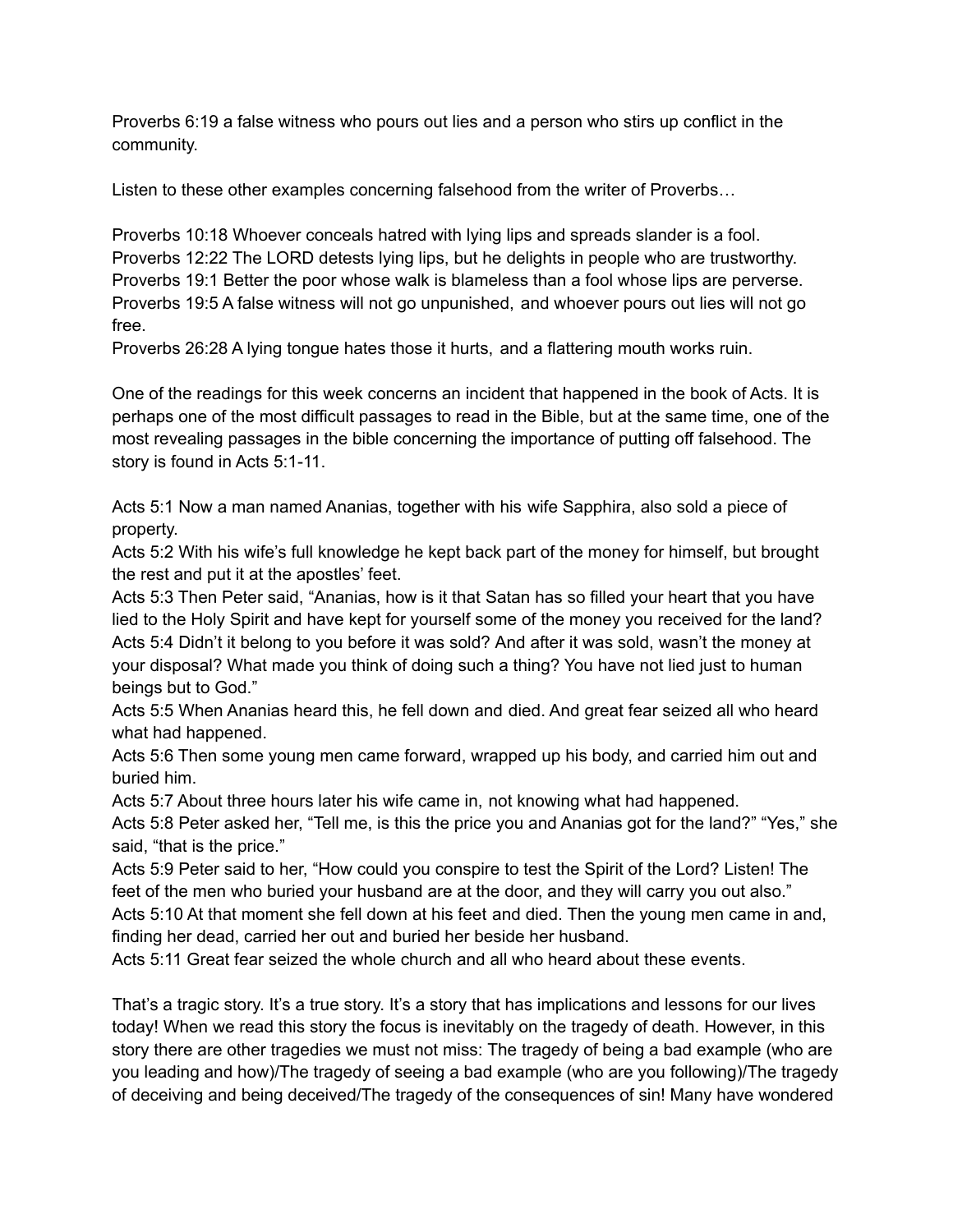about the harshness of what happened and why God would have reacted in what appears to be an unmerciful manner. However, we must remember that God knows the heart. He knew that these two had complete deceit in their hearts and wanted to look good to others so they could have positions of power and use this power for personal gain. How do I know this? The two verses just before these verses give us the clue.

Acts 4:36 Joseph, a Levite from Cyprus, whom the apostles called Barnabas (which means Son of Encouragement),

Acts 4:37 sold a field he owned and brought the money and put it at the apostles' feet.

Barnabas had set a great example and the apostles called him the Son of Encouragement! Ananias and Sapphira wanted the same kind of recognition but for all the wrong reasons. They were about to infect the very DNA of the brand new church, the church that would be given the responsibility for sharing the gospel message with the whole world. Millions of souls rested in the ability of the New Testament Church to accomplish its mission. If God allowed that kind of deception and falsehood to become a part of the leadership of the New Testament Church it would have crippled or destroyed its mission! God had to act quickly to protect the DNA of the church, His family, the Body of Christ! Had Ananias and Sapphira been allowed to follow through with their deception, the leadership of the New Testament Church would have been infected with the virus of deceit, self-promotion, vainglory and the list goes on and on. Now we know that God doesn't strike us down everytime we sin, or lie, or engage in falsehood. Aren't you glad? If He did, none of us would be here. But God knows the heart and He knew what Ananias and Sapphira were up to. I believe that God knows if a person has already made that final decision to reject God. If there is any hope of repentance, I believe God will give them every chance. It is His nature to be merciful, however, for those who ultimately and in finality reject His mercy, they then take on the full responsibility for their own sin. And if you are worried that you may have crossed that line, let me just say to you this:

If you have any desire to repent of your sins, any true sorrow, any yearning or longing to know God, then that is evidence of The Holy Spirit convicting you and drawing you to a relationship with God and that means you are not beyond hope!

With that understanding, let me share with you some very practical considerations before we leave this point of putting off falsehood.

## **Who you follow matters!**

The influence of others on our lives is strong and the examples we choose to follow can determine the very course of our lives. Sapphira looked to her husband and followed his lead. She did exactly what he led her to do. It cost her her life. Who are you following? The Psalmist says…

Psa 1:1 Blessed is the man who does not walk in the counsel of the wicked or stand in the way of sinners or sit in the seat of mockers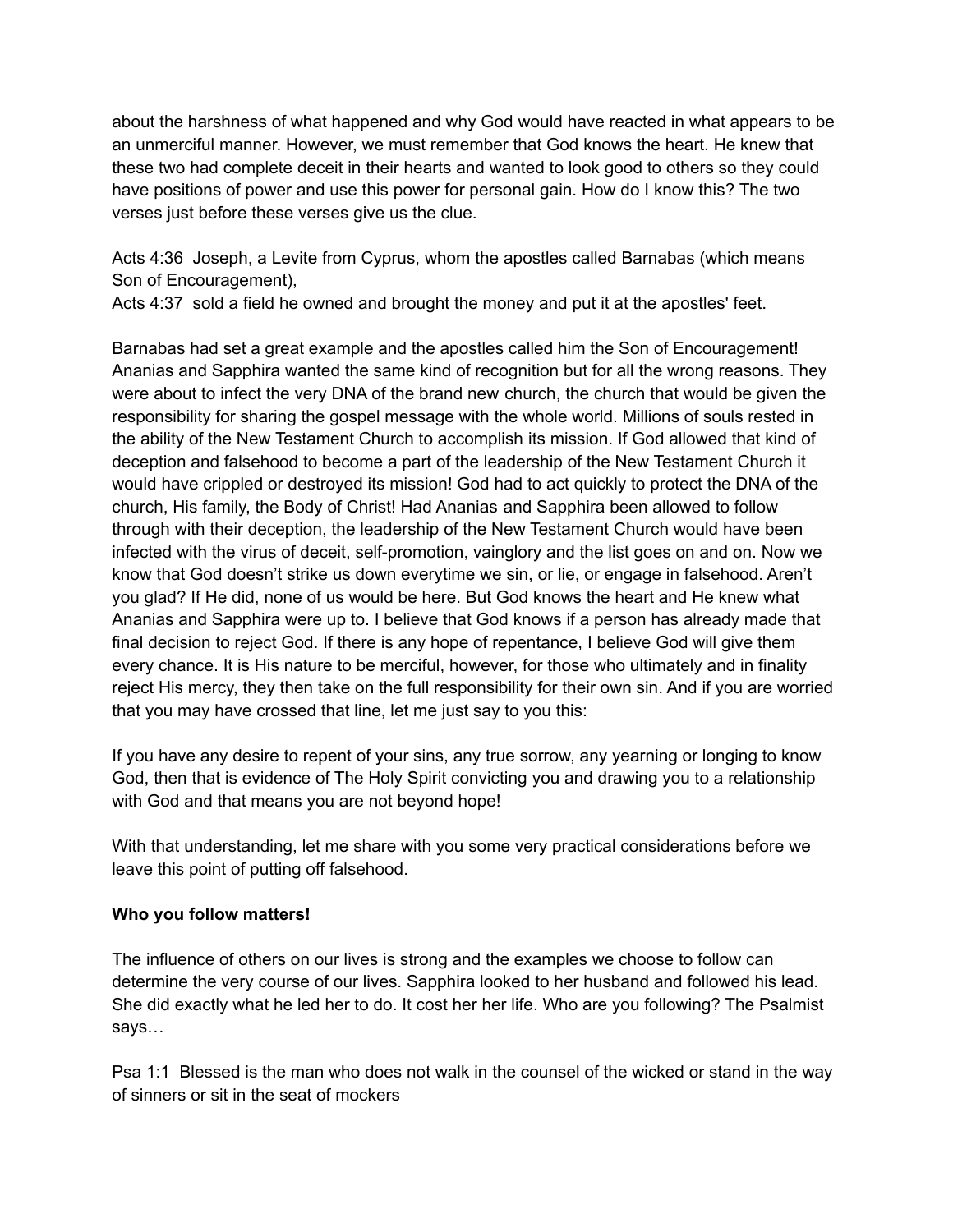The choice you make concerning who you will follow is critical. A bad choice in this matter can either make or destroy your whole life.

#### **How you lead matters!**

How many times have I heard someone say, "I just wish I could go back and do things differently. My bad example influenced others in a bad way." We can't undo what we've done, but we can be forgiven and learn from our past mistakes and by the grace and strength of God we can do better! Remember, someone's always watching you! You may not think it, but you are the person someone looks up to, whether you are worthy or not. You are an example, either good or bad, but you are an example.

Ananias and Sapphira are powerful pictures of why we must put off falsehood! They showcase the extreme of what can happen when someone gives themselves over to falsehood. But you might think, well, I'm not into falsehood to that extent! My lies are just little white lies! The Psalmist quotes the Lord on how falsehood affects our relationship with Him...

Psalm 101:7 No one who practices deceit will dwell in my house; no one who speaks falsely will stand in my presence.

So while God does not strike us down physically when we are being deceptive, lying, or living in falsehood, it does affect the fellowship part of our relationship with Him. Have you ever noticed when you're living in sin, you seem far away from God? Guess who moved? It wasn't God, it was you! Our sin affects our fellowship with God. God doesn't kick us out of the family when we mess up, and we don't lose our salvation when we make a mistake! But sin, including falsehood, does keep us from enjoying the blessings and the beauty of a daily walk with God! Again, a part of the reason for feeling far from God is that we, like Adam and Eve, try to hide from God and do not seek Him out when we are living in active sin.

Peter wrote this powerful admonition...

1 Peter 2:1 Therefore, rid yourselves of all malice and all deceit, hypocrisy, envy, and slander of every kind.

Peter later says this…

1 Peter 3:9 Do not repay evil with evil or insult with insult. On the contrary, repay evil with blessing, because to this you were called so that you may inherit a blessing.

1 Peter 3:10 For, "Whoever would love life and see good days must keep their tongue from evil and their lips from deceitful speech.

1 Peter 3:11 They must turn from evil and do good; they must seek peace and pursue it.

And this takes us to the "to do" part of our message!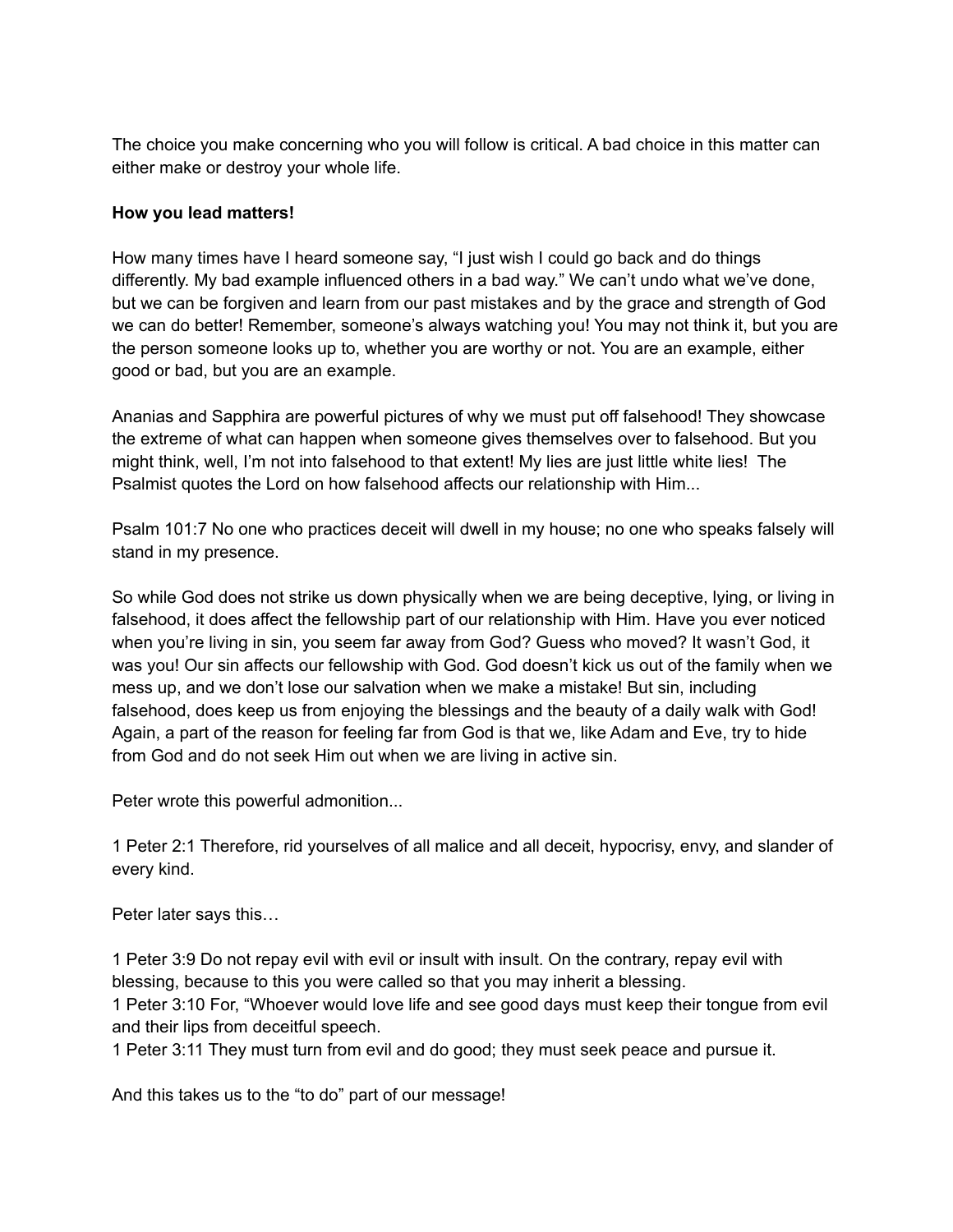## **Step #2 - Speak Truthfully to Your Neighbor!**

Ephesians 4:25 Therefore each of you must put off falsehood and speak truthfully to your neighbor,

The second step in authenticity is what we do by being honest and speaking truthfully to our fellow human beings! How do we do that? God's Word is chock full of how-tos on how we speak truthfully to one another! Get ready because I'm about to speak some Biblical truth into your life and having been a fireman and being the Chaplain for our Fire Depart I know how to use a fire hose and I'm about to open the nozzle! Are you ready? Paul puts it this way in Romans 12...

Romans 12:9 Love must be sincere. Hate what is evil; cling to what is good.

In other words, be authentic, hate falsehood, and grip and hold on to what is good!

Romans 12:10 Be devoted to one another in love. Honor one another above yourselves.

When we're truly devoted to one another in love we will put others before ourselves! Selfishness is out the door and true, Godly humility walks into our lives in a powerful and life changing way!

Romans 12:11 Never be lacking in zeal, but keep your spiritual fervor, serving the Lord.

Having zeal, excitement, motivation and passion in what we do is a good thing if we don't lose our spiritual fervor, in other words, if we allow the Holy Spirit to direct those, our zeal, excitrement, motivation and passion to serve the Lord and not our own selfish desires!!

Romans 12:12 Be joyful in hope, patient in affliction, faithful in prayer.

When we are living this way we have a blessed hope and joy is a part of our lives even when we face affliction and brings us patience and leads us to become faithful in prayer!

Romans 12:13 Share with the Lord's people who are in need. Practice hospitality.

When you are putting off falsehood and speaking truthfully to your neighbor, you will begin to care more about their needs than your own, because you know God is going to meet your needs and you will find great joy in meeting the needs of others! In doing this you will be practicing hospitality!

Romans 12:14 Bless those who persecute you; bless and do not curse.

So Paul reminds us that not all of our neighbors are going to be good neighbors, but speaking the truth in love, as we talked about a few weeks ago, causes us to bless the neighbors that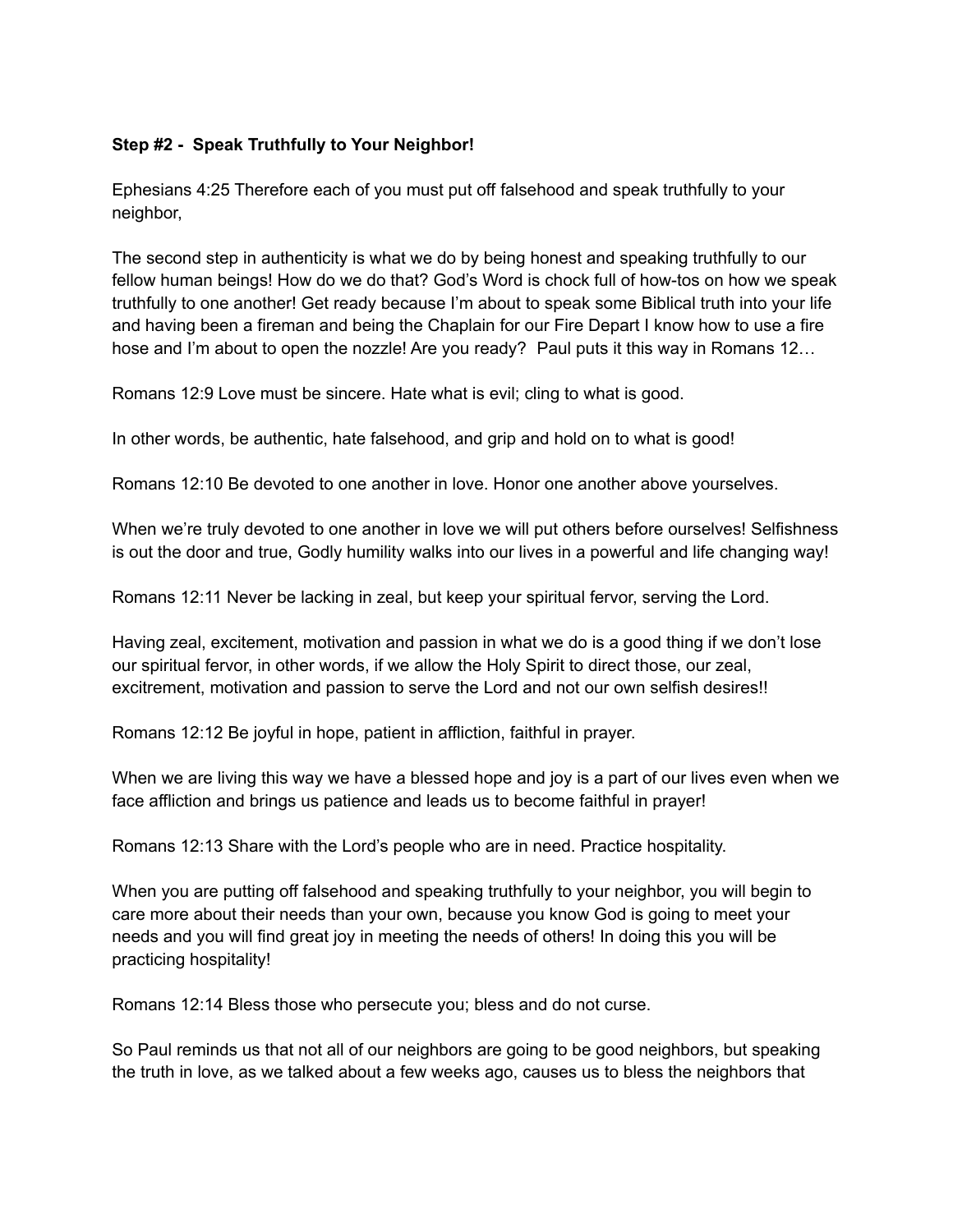don't like us and may even be persecuting us! We bless and do not curse! That's allowing God to speak the truth of His love through our actions to those who don't know Him!!

Romans 12:15 Rejoice with those who rejoice; mourn with those who mourn.

Paul's not talking about a fake or insincere rejoicing when someone else gets a promotion, or their life is going really good, but truly being excited for them and celebrating with them from the heart! Anybody in here know what I'm talking about when I say, "That's a Dad joke?" That usually means, that's a corny, not so funny joke. When my kids were still at home and I would tell a silly Dad joke, one of my daughters would laugh and then say, "That was a courtesy laugh!" Meaning that wasn't funny but I'll just laugh to make you feel good! Just being courteous is not what Paul is talking about here. He means truly rejoicing with those who rejoice. And when someone is mourning or hurting, our sympathy needs to be genuine, real and from the heart.

Romans 12:16 Live in harmony with one another. Do not be proud, but be willing to associate with people of low position. Do not be conceited.

Speaking truthfully, and in love, to one another is one of the most effective ways to promote harmony. In marriage, in family, with our neighbors, co-workers, and in the Body of Christ! In order for us to do this well, we must humble ourselves and be willing to have this authenticity with all people, even those in low positions, because in God's eyes they are every bit as important as people who hold important positions in this world! This kind of authenticity can only happen when you refuse to become conceited!

And how might this speaking truthfully to our neighbor affect our relationship with God? Listen to what King David had to say in one of his songs of prayer?

Psalm 15:title A psalm of David.

Psalm 15:1 LORD, who may dwell in your sacred tent? Who may live on your holy mountain? Psalm 15:2 The one whose walk is blameless, who does what is righteous, who speaks the truth from their heart;

Psalm 15:3 whose tongue utters no slander, who does no wrong to a neighbor, and casts no slur on others;

Psalm 15:4 who despises a vile person but honors those who fear the LORD; who keeps an oath even when it hurts, and does not change their mind;

Psalm 15:5 who lends money to the poor without interest; who does not accept a bribe against the innocent. Whoever does these things will never be shaken.

By the way, I do not believe verse 4 implies that we are to hate a vile person, but despise the behaviors of a vile person! We should despise the deception, the lies, the hurt, the evil and the consequences that follow someone who is wrapped up in a vile lifestyle and unrepentant, but we know from other Scriptures that we should pray for those who are lost in sin and feel deep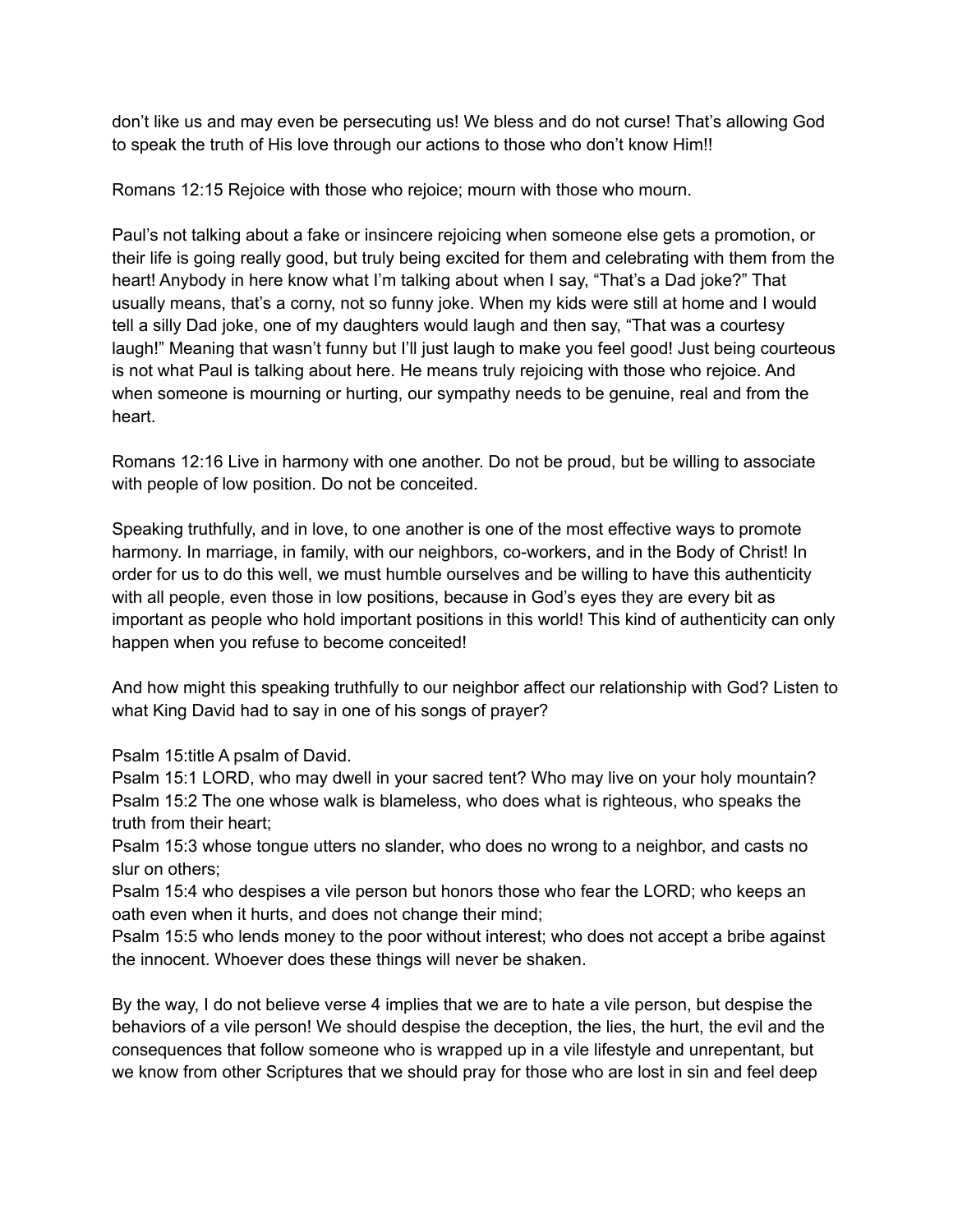pity and great concern for their soul. So when we are to put off falsehood and speak truthfully to our neighbor! Why? Because, Paul says we must...

#### **Step #3 - Realize we are one body in Christ!**

Ephesians 4:25 Therefore each of you must put off falsehood and speak truthfully to your neighbor, for we are all members of one body.

So the first step in authenticity is found in what we don't do, the second step is found in what we do, and the third step in authenticity is what we realize! Why does realizing we are one body in Christ matter? Because if we are one body in Christ, then what you say or do affects not only one or two individuals, but all of us! As Christians, we are in this together. We are no longer "Islands unto ourselves," but bound to one another as sinners saved by grace, called to walk a new life in Christ and to be on mission for Christ! We are the body of Christ, the family of God, a team. Paul says to speak truthfully to your neighbor. Many times we forget that our closest neighbor is not the person next door, but the person in the next room. Our family members, and that also applies to the family of God, the church! If we aren't putting off falsehood and speaking truth within the family of God, how are we going to treat people in the world, and what will our witness be to the world? It will be terrible! In the Body of Christ, which includes any true believer in Christ, around the world, but especially The Body of Christ right here in our church, we should seek to put off falsehood, speak truthfully to one another and realize we're all in this together! And all of us should remember what Paul said in chapter 2 of his letter to the Ephesians. I'll close with these 10 verses because they should help us realize some of the common bonds we have as members of the Body of Christ.

Ephesians 2:1 As for you, you were dead in your transgressions and sins,

Ephesians 2:2 in which you used to live when you followed the ways of this world and of the ruler of the kingdom of the air, the spirit who is now at work in those who are disobedient. Ephesians 2:3 All of us also lived among them at one time, gratifying the cravings of our flesh and following its desires and thoughts. Like the rest, we were by nature deserving of wrath. Ephesians 2:4 But because of his great love for us, God, who is rich in mercy,

Ephesians 2:5 made us alive with Christ even when we were dead in transgressions—it is by grace you have been saved.

Ephesians 2:6 And God raised us up with Christ and seated us with him in the heavenly realms in Christ Jesus,

Ephesians 2:7 in order that in the coming ages he might show the incomparable riches of his grace, expressed in his kindness to us in Christ Jesus.

Ephesians 2:8 For it is by grace you have been saved, through faith—and this is not from yourselves, it is the gift of God—

Ephesians 2:9 not by works, so that no one can boast.

(And let me just say - If you're saved by grace and not by works, you stay saved by grace and not by works! Paul finishes by saying...)

Ephesians 2:10 For we are God's handiwork, created in Christ Jesus to do good works, which God prepared in advance for us to do.